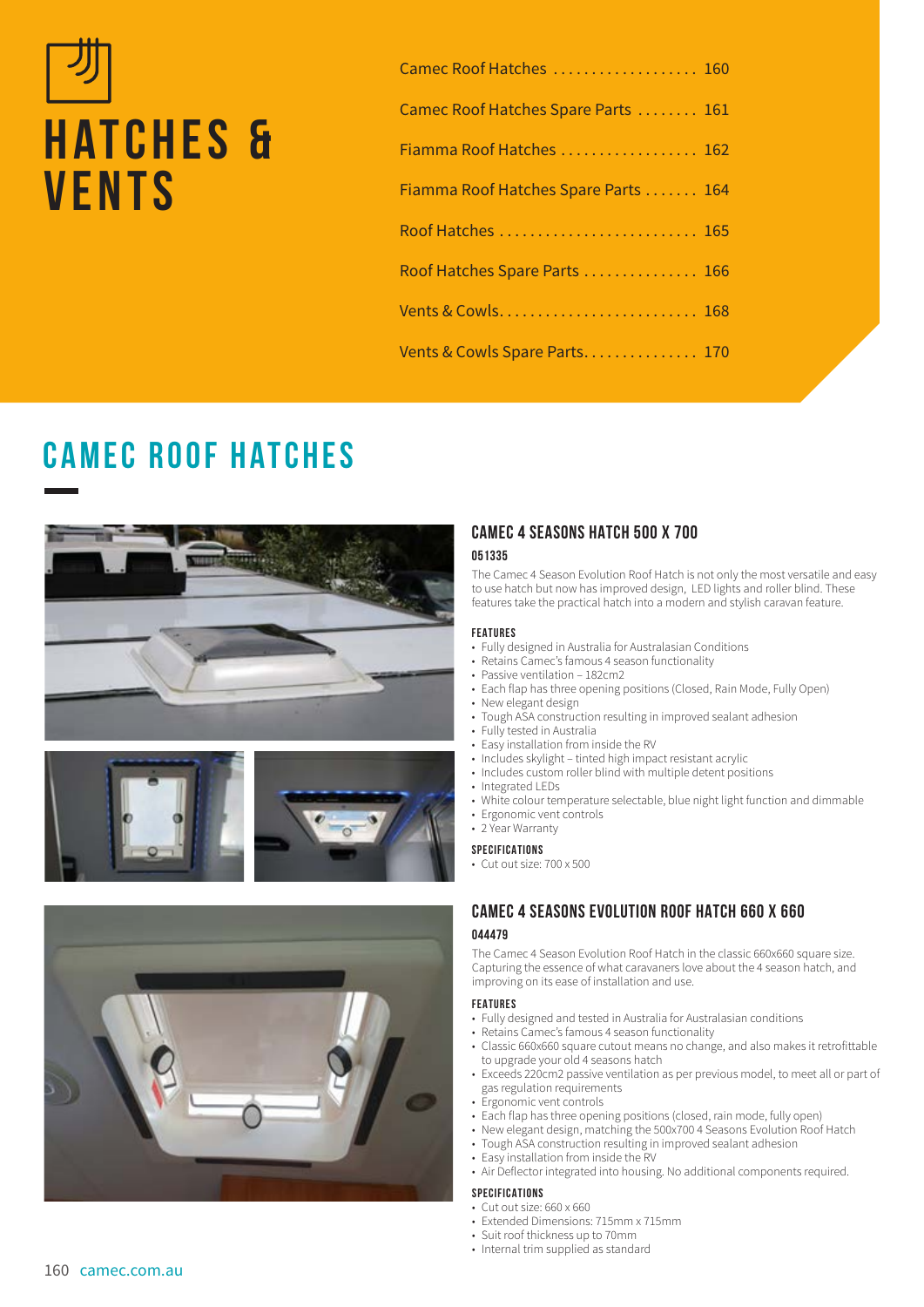# **CAMEC 4 SEASONS HATCH INTERNAL TRIM**

To suit Camec 4 Seasons Hatch.

| τ |  |
|---|--|
|   |  |
|   |  |

| <b>CODE</b> | <b>NAME</b>                                          | <b>ROOF THICKNESS</b> | <b>COLOUR</b> |
|-------------|------------------------------------------------------|-----------------------|---------------|
| 039977      | <b>CAMEC 4SH INTERNAL TRIM</b><br>(FROM 2011 - 2018) | 40MM                  | <b>WHITE</b>  |
| 039927      | CAMEC 4SH INTERNAL TRIM<br>(FROM 2011 - 2018)        | 50MM                  | <b>WHITE</b>  |
| 039978      | <b>CAMEC 4SH INTERNAL TRIM</b><br>(FROM 2011 - 2018) | 60MM                  | <b>WHITE</b>  |
| 039979      | CAMEC 4SH INTERNAL TRIM<br>(FROM 2011 - 2018)        | 70MM                  | <b>WHITE</b>  |

# **CAMEC ROOF HATCH SPARE PARTS**



# **CAMEC 4 SEASONS HATCH MIDGE INSECT SCREEN**

**016431**

(Old Style - Prior 2011) Replacement midge insect screen for Camec 4 Seasons Hatch.



**CAMEC 4 SEASON HATCH INSECT SCREEN 016430**

(Old Style - Prior 2011) Replacement insect screen for Camec 4 Seasons Hatch.



**CAMEC 4 SEASONS HATCH FLY SCREEN 040158**

Replacement fly screen for Camec 4 Seasons Hatch



# **CAMEC 4 SEASONS HATCH LIFT MECH/ FASTENER/CENTRE BAR**

### **016432**

(Old Style - Prior 2011) Replacement lift mechanism, fastener and centre bar for Camec 4 Seasons Hatch.

#### **SPECIFICATIONS**

• Set of 3 parts



# **CAMEC 4 SEASONS HATCH PLASTIC FRAME WHITE 75MM - PRE 2011**

### **016438**

Replacement plastic frame for Camec 4 Seasons Hatch.

# **SPECIFICATIONS**

- 3mm ABS • Colour: White
- Roof thickness: 75mm
- 

# **CAMEC 4 SEASONS HATCH SHADE END (L&R) & CNR POST**

#### **019467**

This plastic corner post suits the CAMEC Aluminium Four Seasons hatch that was fitted to Caravans from the late 1970's until the hatches were replaced by the all Plastic Four Season hatch in 2010.

# **CAMEC 4 SEASONS EVOLUTION ROOF HATCH SPARE PARTS**

**044728 FLYSCREEN 044730 OPENING FLAP 044731 OPENING FLAP - SHORT 500 SIDE 044732 WINDER 044481 LED STRIP 051295 SPRING & SPACER 050218 BOLT COVER TRIM - GREY 043579 SCREWS**

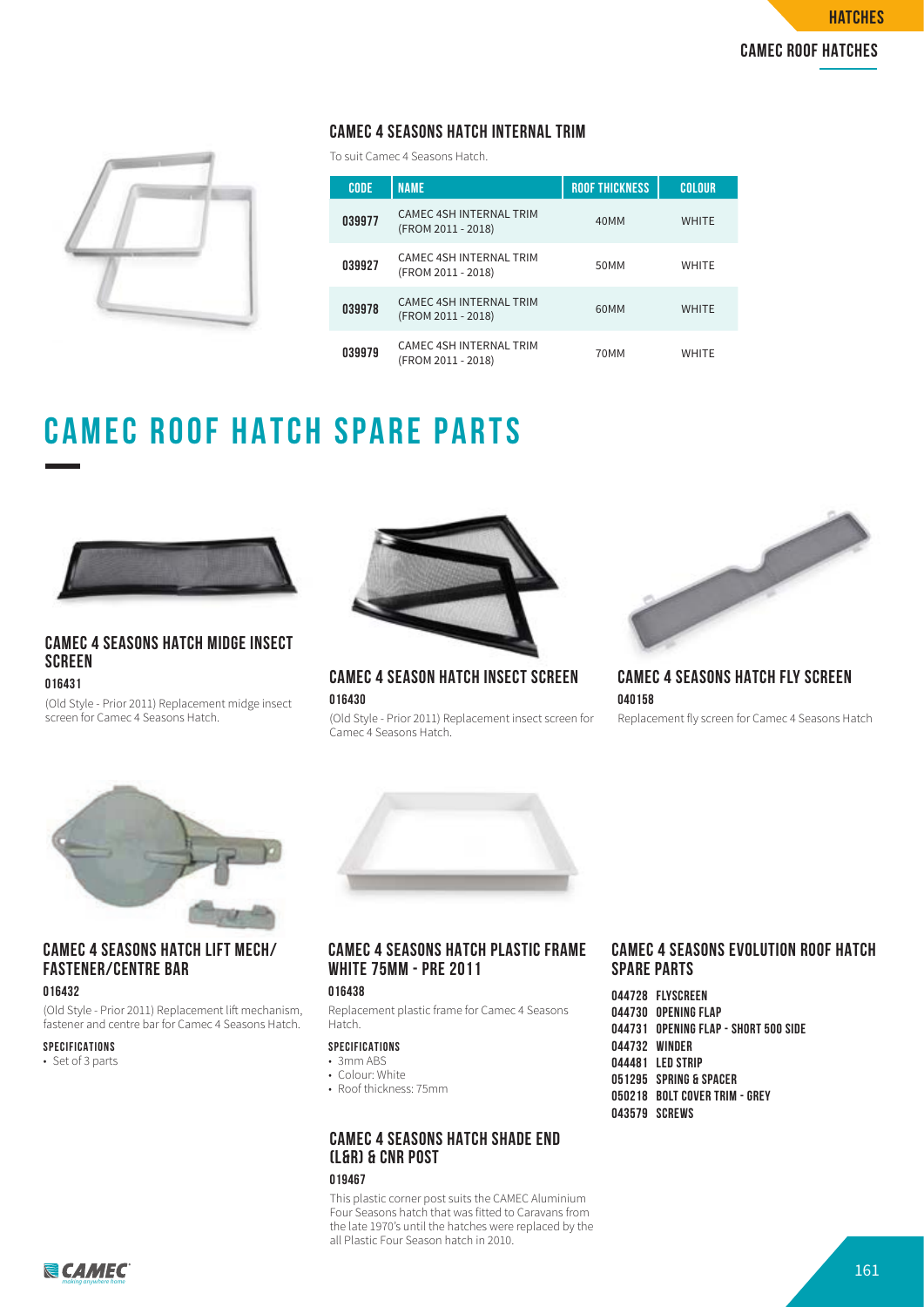# **FIAMMA ROOF HATCHes**



# **FIAMMA VENT 500MM X 500MM COMBI WITH ROLLER BLIND**

**008636 CRYSTAL LID HATCH 008637 WHITE LID HATCH**

Opens on all four sides with practical handles. Maintains constant ventilation in the vehicle. Supplied with a standard roller blind with two rollers, one blackout and one with fly screen.

#### **FEATURES**

- Locking anti-theft device on handle
- ABE approved
- High quality UV ray resistant materials
- Permanent ventilation
- Rainproof and windproof

#### **SPECIFICATIONS**

- Dimensions Outside: 570mm x 570mm
- Dimensions Inside: 550mm x 550mm
- Cutout: 500mm x 500mm<br>• Hatch Closed: 85mm
- Hatch Closed: 85mm
- Suits roof thickness 30mm to 70mm



#### **FIAMMA TURBO VENT PRO HATCH 008645**

#### **FEATURES**

- 12V DC variable speed motor with 10 blades exchanges inside air within seconds
- Finger touch control
- Transparent grating permits maximum air circulation and light filtration
- Polar control thermostat: regulates incoming and outgoing air according to the vehicle's inside temperature • Water tight

#### **SPECIFICATIONS**

- $12V$
- Absorbed Power: 36W
- Maximum Air Flow: 35m<sup>3</sup>/min
- Fan Diameter: 300mm
- Minimum Electric Input: 0.3A
- White



# **FIAMMA VENT 280F 050969 CRYSTAL LID 008640 WHITE LID**

The Fiamma Vent 28 F is a compact roof vent ideal for small room installation. Available with White or Crystal(transparent) hatch's they are fitted with an aluminium mosquito net and provide permanent ventilation. The new design incorporates the provision for an easy upgrade using the 12v Turbo Fan Kit, while the improved aerodynamic shape eliminates the need for additional spoilers.

#### **FEATURES**

- Aerodynamic: Due to the aerodynamic shape no spoiler is needed
- Sandwich assembly: Quick installation without needing to cut more holes in the roof of your vehicle
- Slim frame: Minimum vertical dimensions on the vehicle ceiling
- Bright interiors: The opening mechanism is arranged to guarantee plenty of light inside
- Aluminium mosquito net: Equipped with sturdy,
- rigid aluminium mosquito net, removable for easy cleaning
- Opening system: Handy opening system with handwheel
- Permanent ventilation: The double layer cover ensures constant exchange of air
- Optional Accessories: The roof light can be motorised using the Kit Turbo-Vent 28 F - 050968



## **FIAMMA TURBO PREMIUM VENT 044583**

High quality and durability thanks to the elegant external aerodynamic profile top, this vent does not require the use of a spoiler. During high-speed testing, noise and vibrations were greatly reduced. The outer cover and exclusive patented rubber seal, guarantee a watertight system and ensures that rain is displaced. ABE approved. Made with high quality UV-ray resistant materials.

Interchangeable with the old 40x40cm Fiamma vents and with vents from 36x36cm to 42x42cm thanks to the reinforced frame. Supplied with permanent air flow ventilation and mosquito screen.

Features a large 10 blade fan with 12V DC variable speed motor. It changes and refreshes the air inside your vehicle within seconds. The electronic circuit ensures a rapid, problem-free, change of rotation. The transparent grating permits maximum air circulation and filters light. The Premium version of Fiamma Turbo-Vent has been given a modern design with advanced finger-touch controls; the state of the art interface is completed by brand new multicolor LED lights. Speed setting and switching now have acceleration ease which helps saving the Turbo- Vent motor and the vehicle control unit.

#### **SPECIFICATIONS**

- Power Supply: 12 Vcc
- Power Consumption: 36 W
- Min electric input: 0.2 Amp
- Max electric input: 3 Amp
- Max air flow:  $35 \text{ m}^3/\text{min}$
- Fan diameter: 300 mm
- Permanent air flow: 80 cm<sup>2</sup>
- 1 year warranty.

#### **SPECIFICATIONS**

- Hatch Colour: 050969 Crystal or 008640 White
- Cutout Dimensions: 28cm x 28cm
- Weight: 1.8kg
- External Dimensions: 32cm x 34cm x 9cm
- Internal Dimensions: 31xm x 34cm
- Permanent Air Flow: 80cm<sup>2</sup>
- Inside light: 25 x 25cm
- Suits Roof Thickness: 2.8cm 6.0cm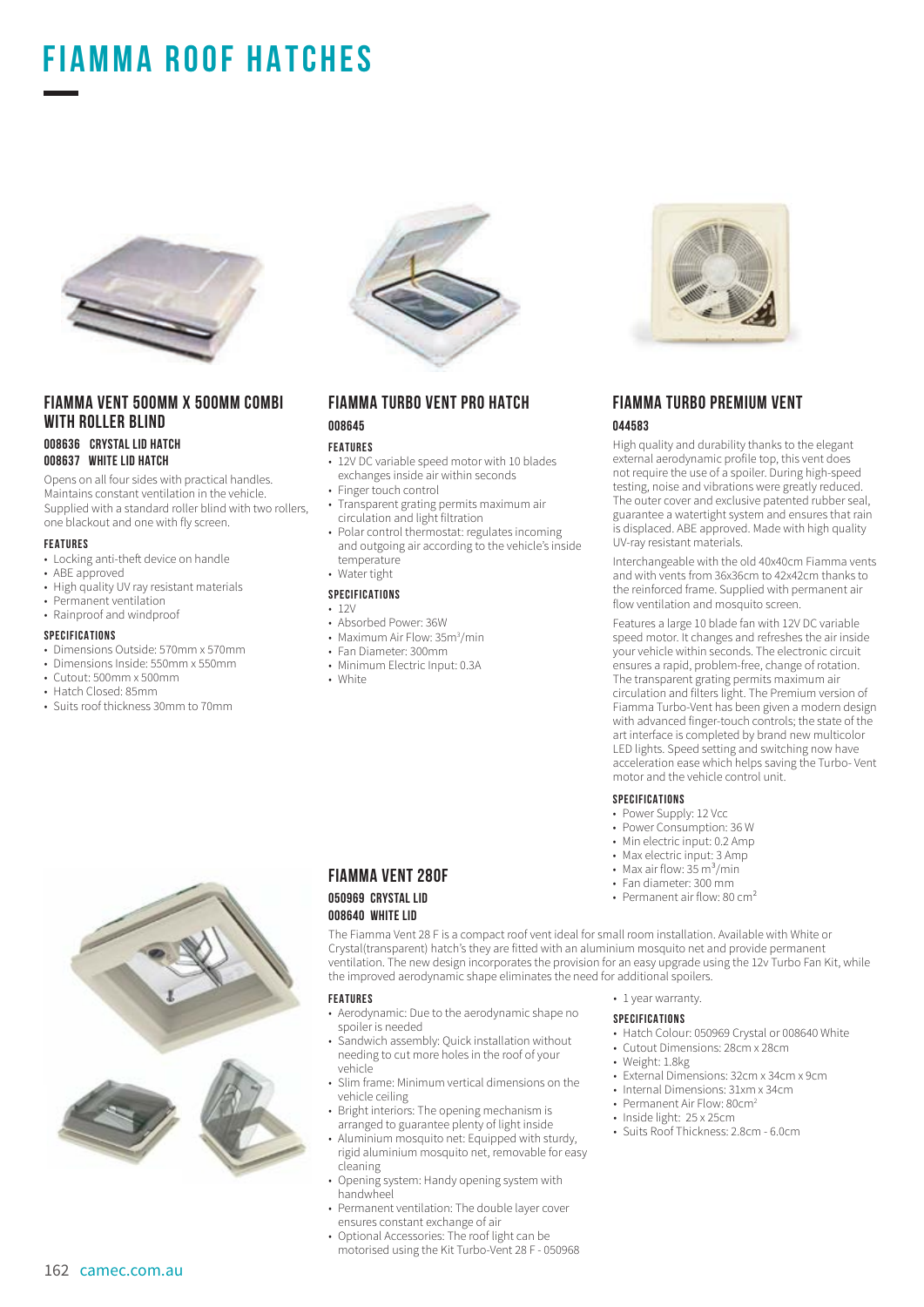





# **FIAMMA KIT TURBO VENT SUIT 28F**

# **050968**

Optional kit to upgrade the standard Fiamma Vent 28F to include a 12v circulation fan.

The kit includes a new internal garnish and 12v fan with transparent blades.

#### **FEATURES**

• This is the fan kit only

#### **SPECIFICATIONS**

- Voltage: 12V
- Absorbed power: 25W
- Max electric input: 1.9amp
- Max air flow: 9 m3/min
- Fan diameter: 180 mm
- Permanent air flow 50 cm<sup>2</sup>
- Some minor modification to existing hatch lid required



### **FIAMMA CRYSTAL LID HATCH 008617**

Simple and functional ventilation system. Can be le open while travelling and provides ventilation even when closed.

#### **FEATURES**

- Easily installed in 360mm x 360mm or 400mm x 400mm opening
- Includes fly screen
- Crystal lid



### **FIAMMA TOTAL WHITE HATCH 051246**

Ideal for motorhomes, caravans and van conversions, allows constant air circulation.

#### **FEATURES**

- Internal and external frame now in new neutral white colour
- 40x40 cm cut out
- Standard mosquito net, optional blind
- Made with high quality UV ray resistant materials. • Easily installed in 360mm x 360mm or 400mm x
- 400mm opening



# **FIAMMA WHITE LID HATCH**

# **040694**

#### **FEATURES**

- Made with high-quality UV-ray resistant materials and TV and ABE approved.
- Roof light opens and closes using the winding handle.
- The maximum stability is provided by the center support adjusting arm.
- Integrated mosquito netting prevents debris from entering the motorhome.
- Can be installed on roofs with depths of between 3cm to 5cm out of the box

#### **SPECIFICATIONS**

- Install to roof aperture: 39cm.
- Materials: Shock & UV ray-resistant.
- Colours: Outside frame White, inside frame Ivory.

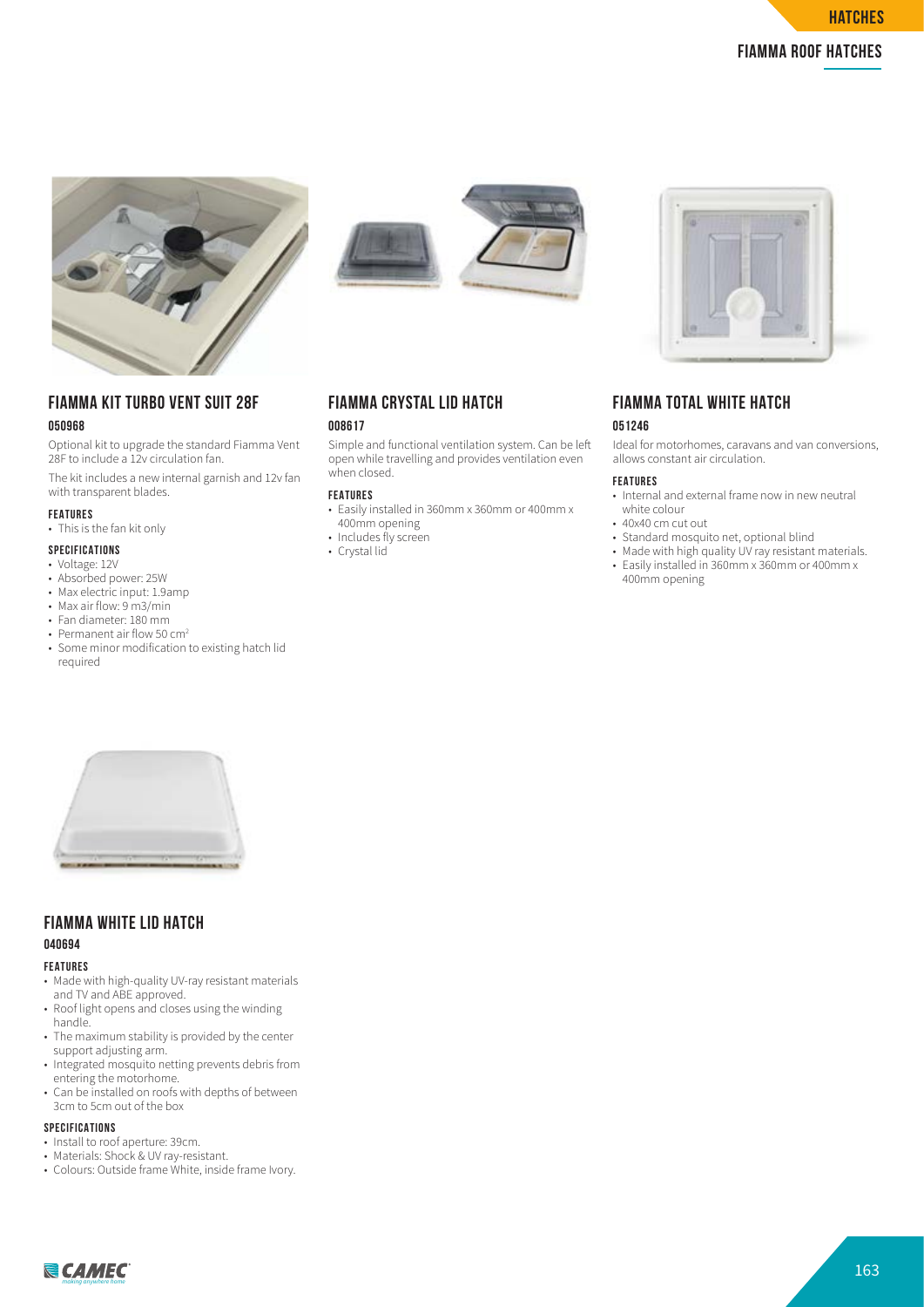# **FIAMMA ROOF HATCH SPARE PARTS**



### **FIAMMA HATCH BLIND KIT 400MM X 400MM ROLLO VENT 008638**

Roller blind system, perfect for installing on Fiamma Vent 40 x 40 roof lights. Permanent air flow and ventilation thanks to side grills. Low profile frame. 2 rollers, one is a block-out, the other is a fly screen. Easy installation without drilling: use the same fixing points of Fiamma Vent 40 and Turbo Vent frames. • Colour: Ivory



# **FIAMMA HATCH LID 400MM X 400MM - OLD STYLE (14" X 14")**

#### **008613**

Replacement lid to suit Fiamma 14" x 14" vent.



# **FIAMMA HATCH LID 400MM X 400MM (14" X 14")**

#### **008615**

Replacement lid for Fiamma standard and turbo 40 x 40 vents. Note: Please be aware of aerodynamics of vent. Will not fit earlier model.

• Colour: White



# **FIAMMA LID 500MM X 500MM OUTER AND INNER (20" X 20")**

#### **008644**

Suits Fiamma 50 x 50 roof vent.

- **FEATURES**
- Comes in two sections outer cover and inner lid cover
- No additional fittings included
- White



**FIAMMA HANDLE EXT TURBO VENT** 

#### **008620**

Extension for the winder handle on the Fiamma vents and Turbo vents. Using different combinations of the handle, plus the extension.

#### **SPECIFICATIONS**

• The roof thickness can be up to 85mm • White in colour



**FIAMMA HATCH WINDER HANDLE 008614**



# **FIAMMA HATCH OPENING HANDWHEEL 044134**



**FIAMMA TURBO VENT HATCH OPENING MECHANISM**

# **008624**

Opening mechanism suitable for Turbo Vent.



**FIAMMA HATCH HANDLE/EXT. & SCREW 008625**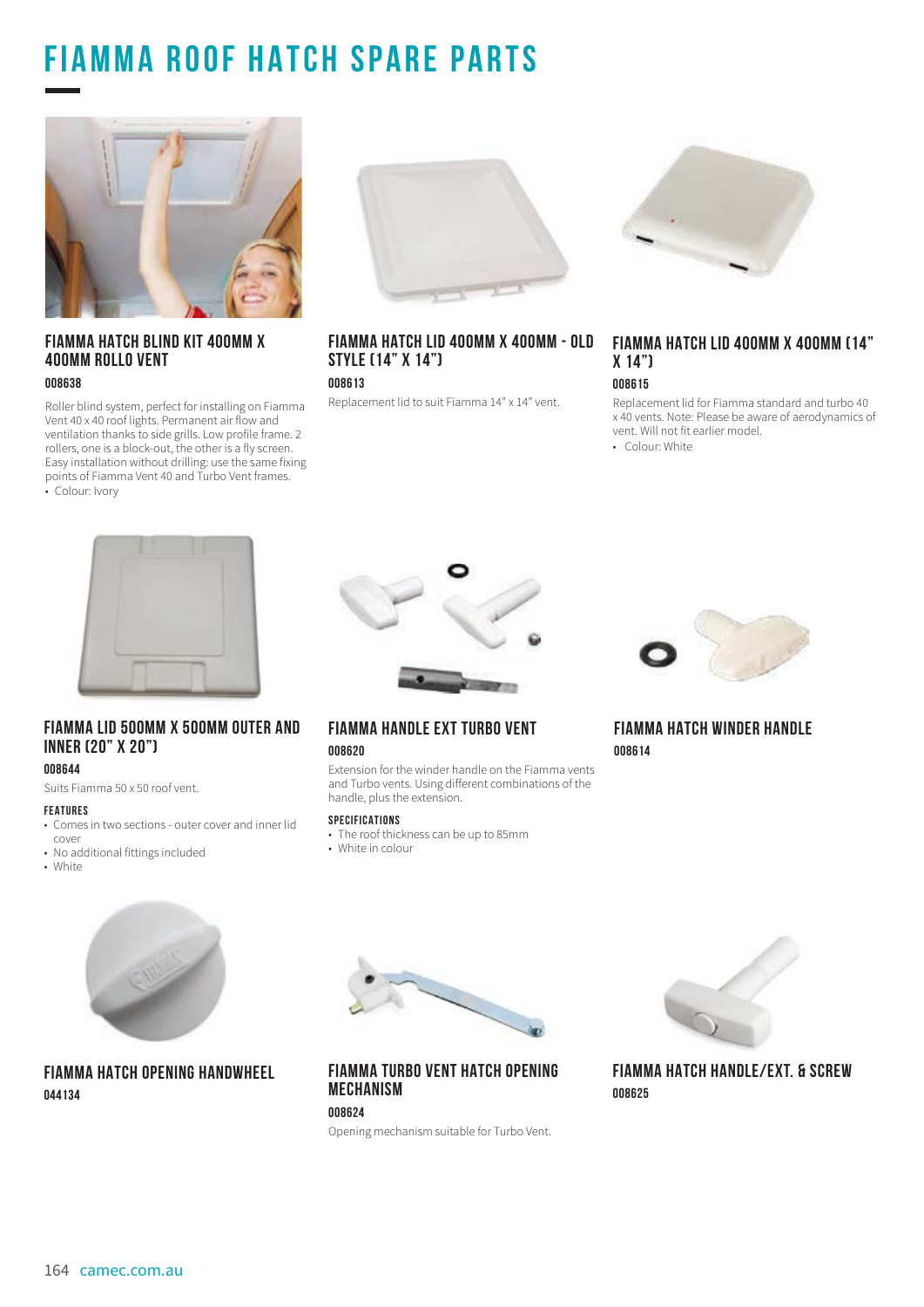**hatches**

# **FIAMMA ROOF HATCH SPARE PARTS**



**FIAMMA FLYSCREEN T/S 280 X 280 035539** For vent 28.



**FIAMMA WHITE COVER 050397 SUITS OLD STYLE TURBO VENT 051663 WHITE COVER FOR 28F 051664 CRYSTAL COVER FOR 28F** For vent 28.



**ROLLO VENT 042095**

For vent 50.

#### **SPECIFICATIONS**

- Replacement flyscreen/blind for Fiamma 50 x 50 vent 008636 / 008637
- Ivory



# **VENT OPENING & CLOSING MECHANISM 044270**

Suits 008640 or 050969 280mm x 280mm Fiamma vents.

# **ROOF HATCHes**



### **ROOF HATCH - ELIXIR WHITE 9 X 9" 033578**

Compact and lightweight, ideal for providing air flow in small areas such as kitchens or bathrooms. Suitable for caravans and motorhomes.

#### **FEATURES**

- Opens with the included handle to 45° and when closed sits only 30mm above the roof top
- Waterproof
- Weatherproof • Rustproof
- **SPECIFICATIONS**
- Adjustable inner trim allowing for most roof
- thicknesses
- 228mm x 228mm (9"x9") cut out size



# **JENSEN ROOF HATCH WHT 14 X 14" 008581**

Ideal to allow air to flow in/out of RV vehicle.

#### **FEATURES**

- Self-centering device eliminates installation guess work and assures perfect alignment in roof opening
- Radius corners are standard • Screen allows air through while keeping insects out
- Acrylic UV resistant translucent lid
- One piece seamless frame with a deep drawn painted metal base

#### **SPECIFICATIONS**

- Injection moulded garnish accommodates a variety of roof thicknesses
- White



# **JENSEN ROOF VENT 12V 14 X 14" 008589**

Ideal to extract air out of the RV.

#### **FEATURES**

- Self-centering device eliminates installation guess work and assures perfect alignment in roof opening • Radius corners are standard
- 
- Screen allows air through while keeping insects out • Acrylic UV resistant translucent lid
- 12V exhaust fan with switch
- 

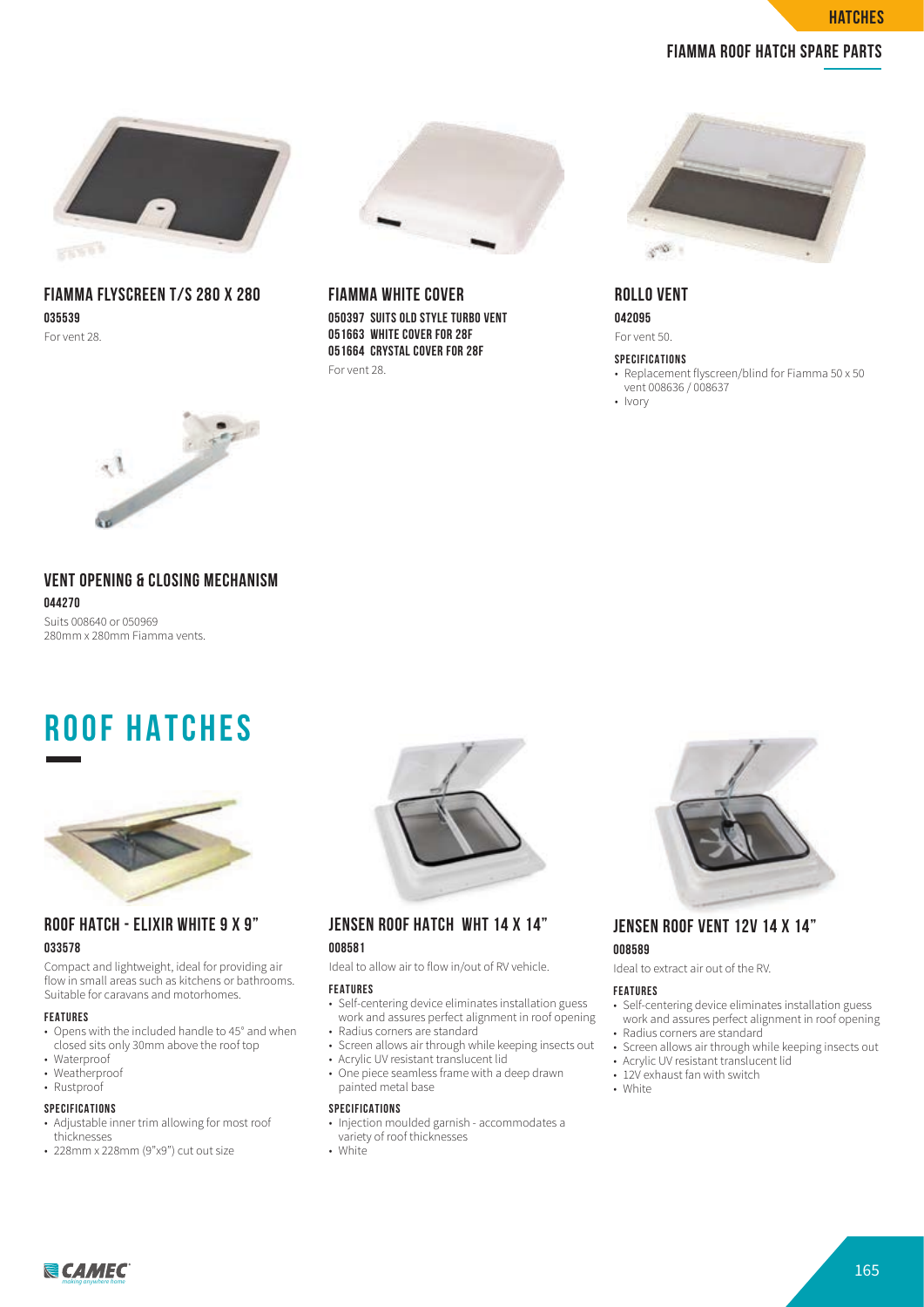

# **ELIXIR 12V ROOF VENT 14 X 14" 008603**

This roof vent is fitted with a 12V fan to extract unwanted steam and exhaust fumes. Ideal for caravans or motorhomes.

#### **FEATURES**

- Self-centering metal base with radius corners
- Interior garnish with wider 1 1/4" flange
- Galvanised metal base
- 12V Fan
- Positive-seal weather stripping

#### **SPECIFICATIONS**

- Universal
- One piece metal frame, deep drawn metal base



# **ELIXIR GALVANISED HATCH 14 X 14 036651**

New and Improved design. One-piece seam-less self-centering metal base with interior garnish and wider 1-1/4″ flange & radius corners fits all existing roof openings covering existing screw holes. Covers interior stains left by former garnish rings.

• Galvanised lid • 14×14

# **ROOF HATCH SPARE PARTS**



#### **MINI HEKI SCREEN AND BLIND 035467**

Dometic Mini Heki Hatch - Internal blind and screen in frame.

#### **SPECIFICATIONS**

- To fit standard MINI heki 400 x 400 roof vent.
- Outside measurement is approx 520 x 520
- Colour: Off-white / Cream



# **MILLARD HANDLE T/S HATCH & WOW 008567**

Millard Hatch Handle Black PVC ,LARGE HOLE. These are made for the OLD style windup millard hatches, however they can be used to replace window winders from the three louvre Millard or York windows.

#### **FEATURES**

• The is a 10mm dia hole with one flat side and an allen key grub screw



# **JENSEN LID 14" - "OLD STYLE" 008582**

Replacement lid for Jensen Roof Vent 355mm.

#### **SPECIFICATIONS**

• 4 attachment spigots - pin hinged (pin not included)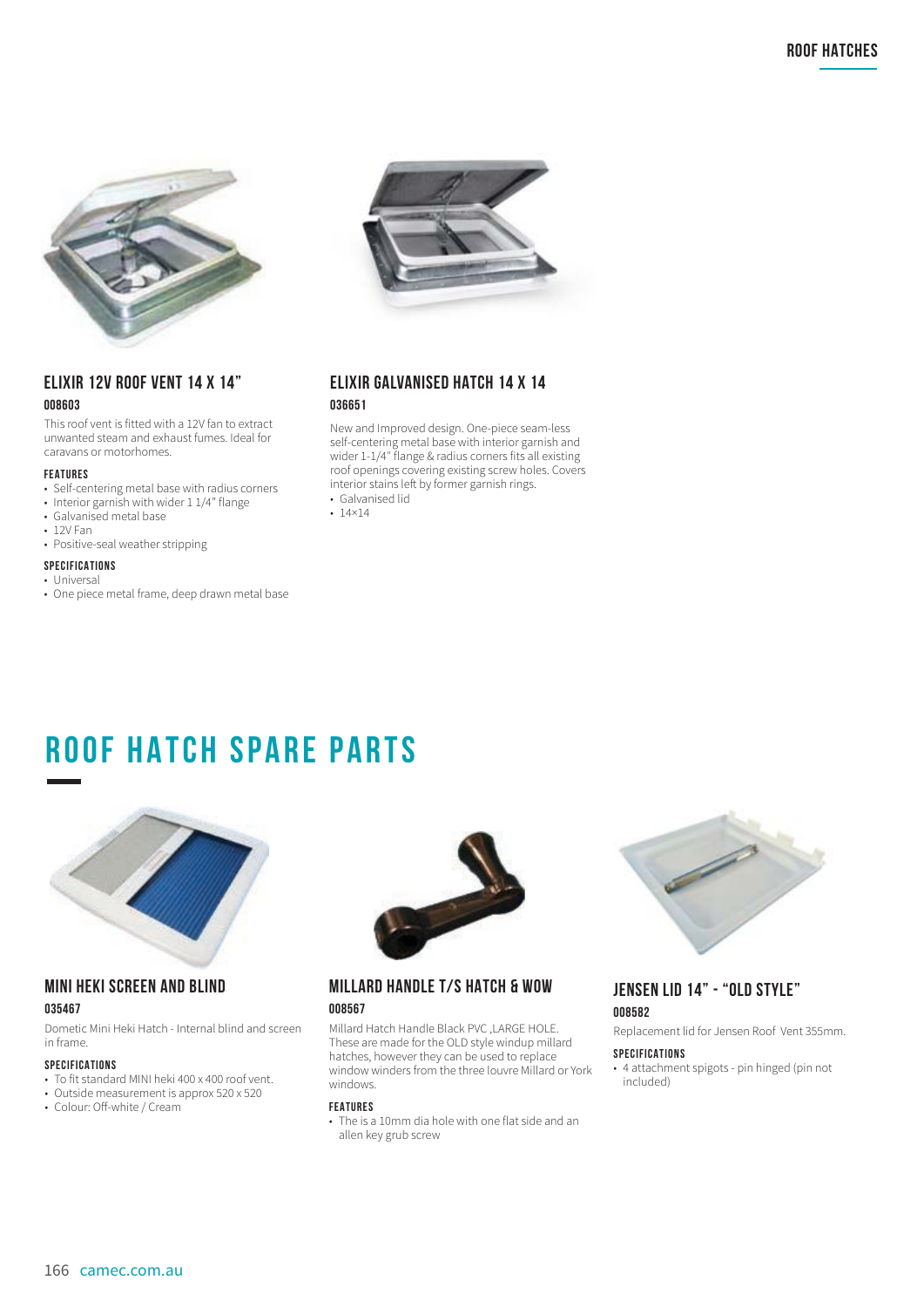

# **ROOF HATCH SPARE PARTS**



# **JENSEN LID 14" - "NEW STYLE" 008583**

Replacement lid for current Jensen Roof Vent 355mm.

#### **FEATURES**

- Grooved/slotted hinge spigots • Central metal brace is removed during installation
- Plastic is 335mm square and low profile
- Easy to replace by removing the central metal slide by screws from above. This releases hatch which can then pivot over hinge. The metal slide is moved up or down until it can slip over the end the of winder mechanism

#### **SPECIFICATIONS**

• Dimensions: 355mm(w) x 355mm(d)



# **JENSEN ELIXIR - FAN BLADE12V HATCH**

#### **008588**

Elixir Roof Vent Fan Blade Only. Fits the Elixir fan motor with shaft dia of 3mm with one flat side. Also fits the Jensen Hatch.

#### **SPECIFICATIONS**

- Fan is six inches in diameter (150mm) • Shaft hole is 1/8 inch diameter
- (3.2mm)



# **JENSEN FLY SCREEN 14" STANDARD NEW STYLE**

# **008585**

Replacement fly screen to suit 12V or standard Jensen hatch.

#### **SPECIFICATIONS**

• Distance from inside edge of frame to winder hole is 50mm.



# **JENSEN ELIX-HANDLE 14IN HATCH**

**008586** Elixir / Jensen Winder Handle Suit

Mechanical lift, WHITE Aluminium handle approx 50mm from screw centre to handle centre.



# **JENSEN ELIXIR HATCH MECH 008587**

Elixir/Jensen Winder Mech to suit various size Elixir roof vents.



# **ELIXIR LID 14" - NEW STYLE 008592**

Replacement lid to suit 12V or standard Elixir hatch.

#### **SPECIFICATIONS**

- Suits Elixir PVC roof vent 355mm x 355mm • White
- 'C' shaped aluminium hinge



# **ELIXIR HATCH WINDING HANDLE 008593**

- Butterfly style
- Old style



### **ELIXIR 14IN FLYSCREEN 008595**

Elixir Flyscreen Only. The flyscreens that suit the ELIXIR and JENSEN are NOT the same. Check the dimensions of the location of the winder hole to ensure you select the correct screen.

#### **SPECIFICATIONS**

- Distance from inside edge of frame to winder hole is 70mm
- Hole diameter is 13mm
- These actually measure 345mm x 345mm





#### between the Elixir old style lid and the new style lid). **SPECIFICATIONS**

Replacement lid to suit 12V or standard Elixir hatch. Centre bar is riveted to lid and metal slide bar (difference)

• Suits Elixir PVC roof vent 355mm x 355mm

**ELIXIR LID 14" - OLD STYLE**

• White

**008591**

# • Rolled metal hinge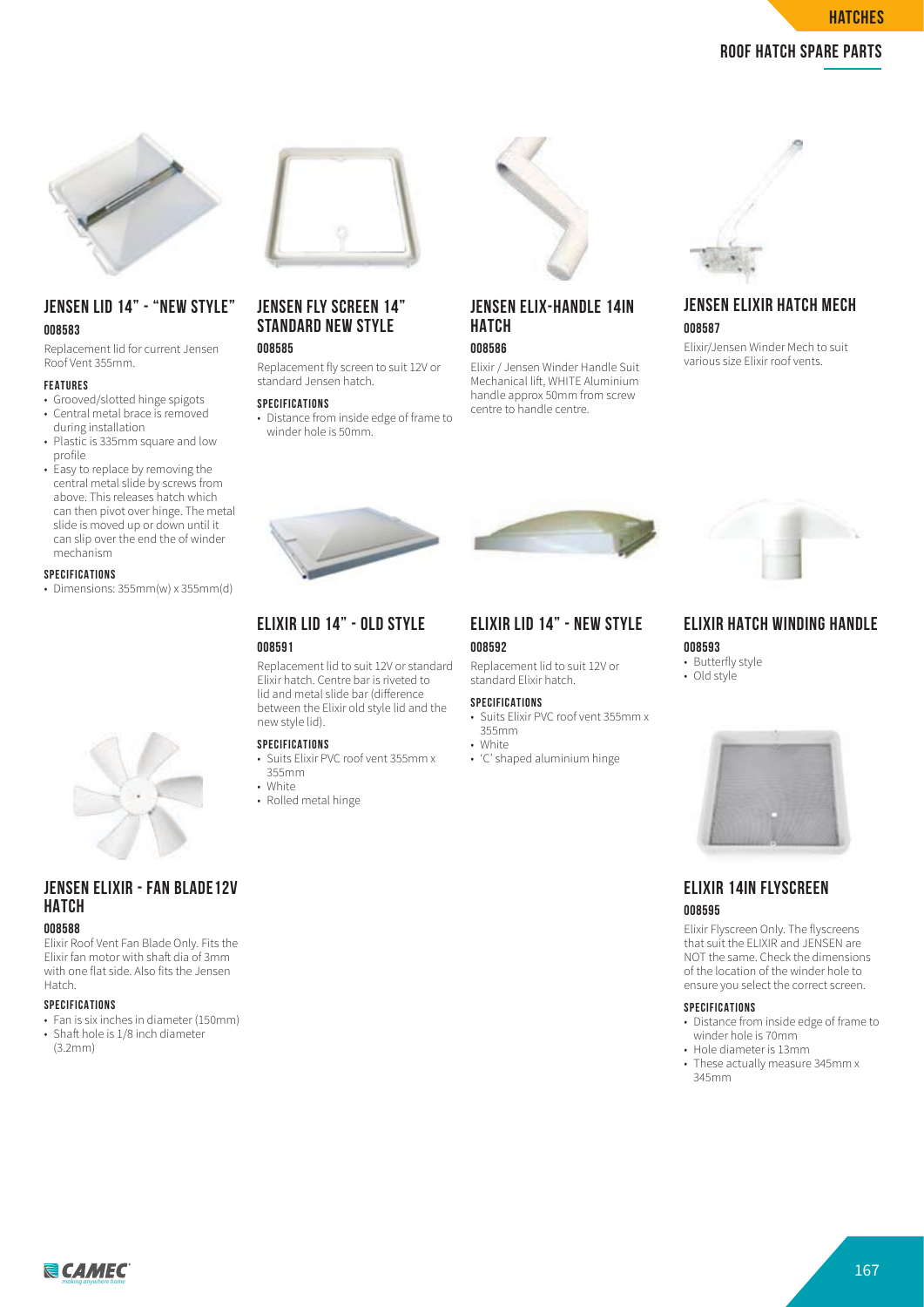

# **ELIXIR 14IN INTERNAL TRIM 008596**

### **SPECIFICATIONS**

- Replaces your old tired, faded trim to look brand new
- Suits elixir hatch only



# **JENSEN PUSH BUTTON SWITCH 043643**

Jensen Push Button Switch Black On Off Switch. Suits 12V exhaust hatch.



# **ELIXIR 12V MOTOR ONLY 008604**

#### **SPECIFICATIONS**

- Replacement RV model
- For Jensen or Elixir 12v exhaust hatches



**REMIS ROOF HATCH FLYSCREEN 033665**

This is the flyscreen only that fits the REMIS 400mm x 400mm hatch.



**JENSEN DOME SEAL 043642**

Jensen Dome Seal 48 Inch Fits Metal Vent.

#### **SPECIFICATIONS**

• Replaces old brittle seal to create a better contact with the lid



**JENSEN HATCH LID 051673**

Replacement Vent Lid for Jensen Plastic Base Vent is made of a durable plastic and comes pre-assembled for a quick install.

#### **FEATURES**

- Works with 14" x 14" Jensen roof vents
- 
- Colour: Smoke<br>• Includes: 1-Vent lid and pin hinge





# **PLASTIC VENT**

**007965 145 X 230MM 007966 175 X 207MM 007968 150 X 230MM 007969 150 X 230MM 007971 145 X 230MM**

Suitable for cupboards and pantries or any enclosed space that requires ventilation.

#### **SPECIFICATIONS**

- Removable with mesh
- White



# **SOLAR EXHAUST VENT PVC 008563**

### **FEATURES**

- Weatherproof
- Solar powered exhaust vent
- Extracts up to 680 cu ft of air per hour in bright sunlight
- Will also work successfully in natural daylight
- No wiring or running costs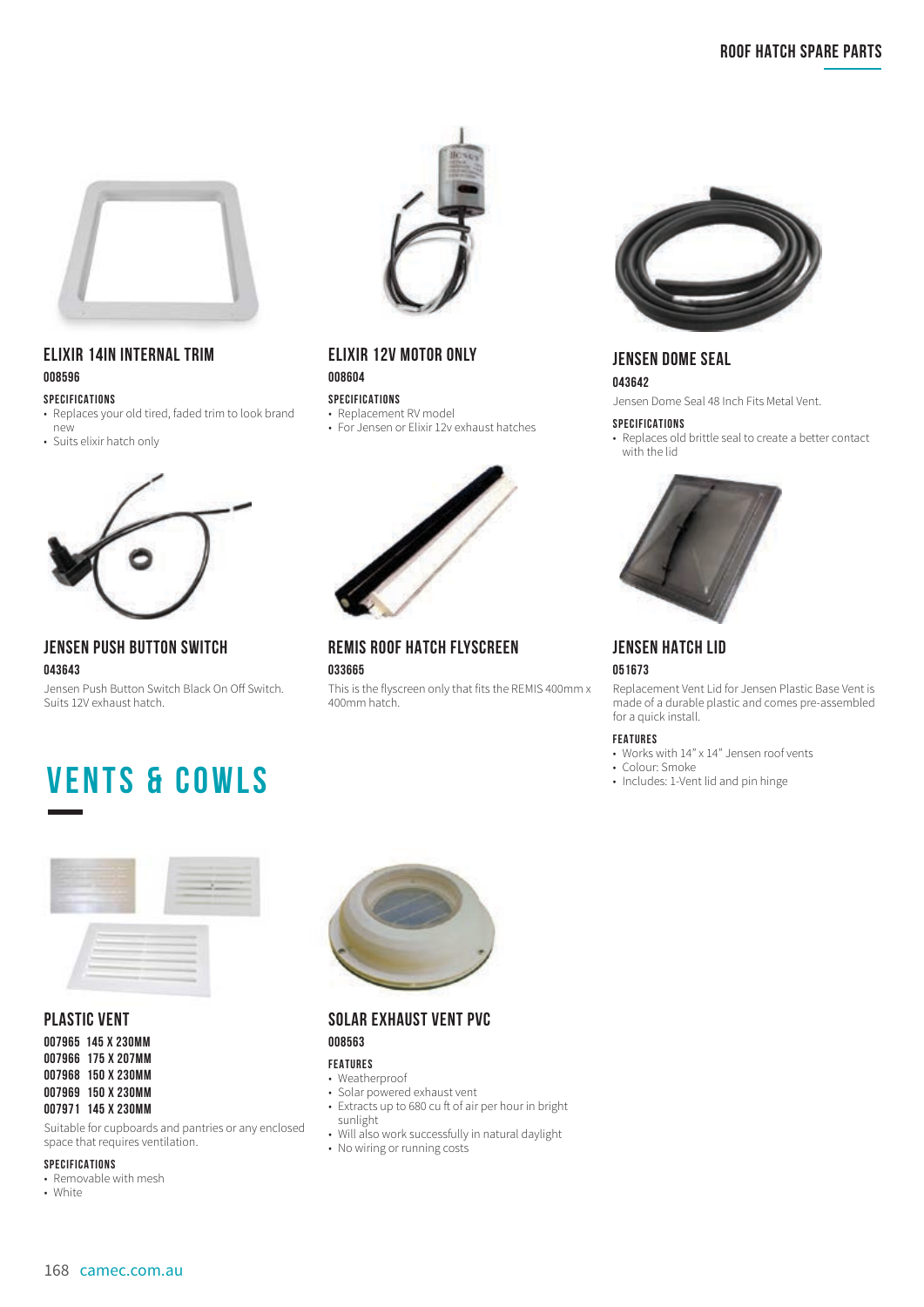# **ROOF HATCH SPARE PARTS vents & cowls hatches**



#### **ALUMINIUM VENT**

Painted aluminium vents are available in smooth white or stucco white. Each louvre provides approximately 600 square mm of venting. The number of louvres per vertical row varies with height. When ordering vents please nominate required size by stating height and width.

#### **SPECIFICATIONS**

- 190mm wide vent feature 1 vertical row of venting
- 381mm wide vent feature 2 vertical rows of venting • 572mm wide vent feature 3 vertical
- rows of venting • 762mm vent feature 4 vertical rows
- of venting • 953mm wide vent feature 4 vertical
- rows of venting • White
- 

#### **MULLER VENT - PLASTIC 016519**

#### **FEATURES**

- Teardrop shaped plastic exhaust ventilator
- Venturi technique extracts air even while vehicle is stationary
- Dimensions: 285mm(l) x 185mm(w)

| SMOOTH WHITE |                | STUCCO WHITE |
|--------------|----------------|--------------|
| <b>CODE</b>  | SIZE           | CODE         |
| 016452       | 95MM X 190MM   | 016454       |
| 016456       | 133MM X 190MM  | 016462       |
| 016460       | 210MM X 190MM  | 016466       |
| 016464       | 210MM X 381MM  | 016470       |
| 016468       | 286MM X 572MM  | 016485       |
| 016472       | 324MM X 381MM  |              |
| 016476       | 629MM X 381MM  |              |
| 016483       | 629MM X 572MM  |              |
| 016487       | 705MM X 572MM  |              |
| 016494       | 705MM X 762MM  |              |
| 016500       | 705MM X 953MM  |              |
| 016506       | 705MM X 1143MM |              |

| CODE   | <b>SIZE</b>   |
|--------|---------------|
| 016454 | 95MM X 190MM  |
| 016462 | 210MM X 190MM |
| 016466 | 210MM X 381MM |
| 016470 | 286MM X 572MM |
| 016485 | 629MM X 572MM |



#### **VENT SEA BIRD PLASTIC 016520**

#### **FEATURES**

- Generates large airflow
- Either intake or exhaust
- Waterproof

#### **SPECIFICATIONS**

• Dimensions: 190mm(l) x 110mm(h) x 145mm(w)



### **PLASTIC LOUVRE VENT 016525 70 X 445 BLACK 016527 125 X 260 BLACK**

**016528 125 X 260 WHITE**

Suitable for cupboards and pantries or any enclosed space that requires ventilation.



**STAINLESS STEEL VENT 016539 SINGLE 127MM X 65MM 016540 SINGLE 127MM X 115MM 016541 SINGLE 127MM X 227MM 016542 DOUBLE 227MM X 115MM**



**FLUSH PLASTIC VENT 016530 90 X 90 WHITE 044944 90 X 90 BLACK** Suitable for lockers, doors, cupboards.

**SPECIFICATIONS**

- Dimension: 90mm(l) x 90mm(h)
- White or black



**ROTARY VENT HODGES 016543 PLASTIC 016544 METAL** 

Cutaway: 100mm hole. Wind powered. Exhausts air when spinning.



# **BLOWER VENT 90MM X 90MM 016533**

#### **SPECIFICATIONS**

- 75mm tail plastic
- Dimensions: 90mm x 90mm
- White



**ROSE VENT 016548 PLASTIC 016549 ALUMINIUM SPECIFICATIONS**

- Used for cross flow ventilation
- Adjustable opening vent
- Often used with rotary vent to close off exhaust